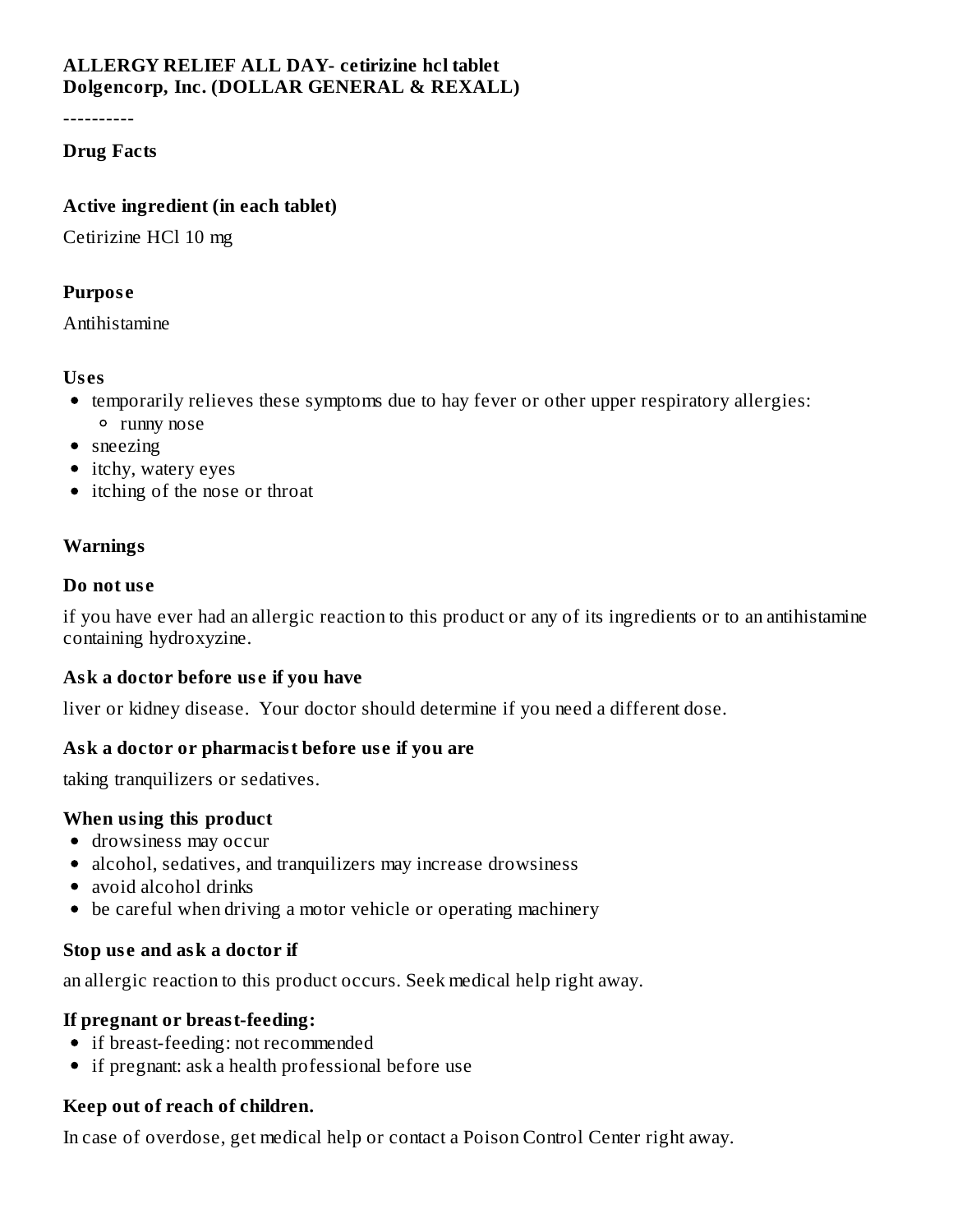## **Directions**

|                                   | adults and children 6 Take one 10 mg tablet once daily; do not take more than one 10 mg tablet in 24 |
|-----------------------------------|------------------------------------------------------------------------------------------------------|
| years and over                    | hours. A 5 mg product may be appropriate for less severe symptoms.                                   |
| adults 65 years and               | ask a doctor                                                                                         |
| over                              |                                                                                                      |
| children under 6                  | ask a doctor                                                                                         |
| years of age                      |                                                                                                      |
| consumers with liver ask a doctor |                                                                                                      |
| or kidney disease                 |                                                                                                      |

## **Other information**

• store between  $20^{\circ}$  to  $25^{\circ}$ C (68 $^{\circ}$  to  $77^{\circ}$ F)

#### **Inactive ingredients**

lactose monohydrate, magnesium stearate, polyethylene glycol, polyvinyl alcohol, povidone, starch, talc, titanium dioxide

#### **Questions or comments?**

Call **1-888-309-9030**

#### **Principal Display Panel**

## **Compare to the active ingredient of Zyrtec®\***

## **All Day Allergy Relief**

Cetirizine HCI Tablets,10 mg / Antihistamine

24-Hour Relief of:

- Sneezing
- Running nose
- Itchy, watery eyes
- Itchy nose or throat

Indoor & Outdoor Allergies

Tablets

\*This product is not manufactured or distributed by McNeil Consumer Healthcare, distributor of Zyrtec®.

## **TAMPER EVIDENT: DO NOT USE IF PRINTED SAFETY SEAL UNDER CAP IS BROKEN OR MISSING.**

## **KEEP OUTER CARTON FOR COMPLETE WARNINGS AND PRODUCT INFORMATION.**

DISTRIBUTED BY OLD EAST MAIN CO.

100 MISSION RIDGE

GOODLETTSVILLE, TN 37072

**Product Label**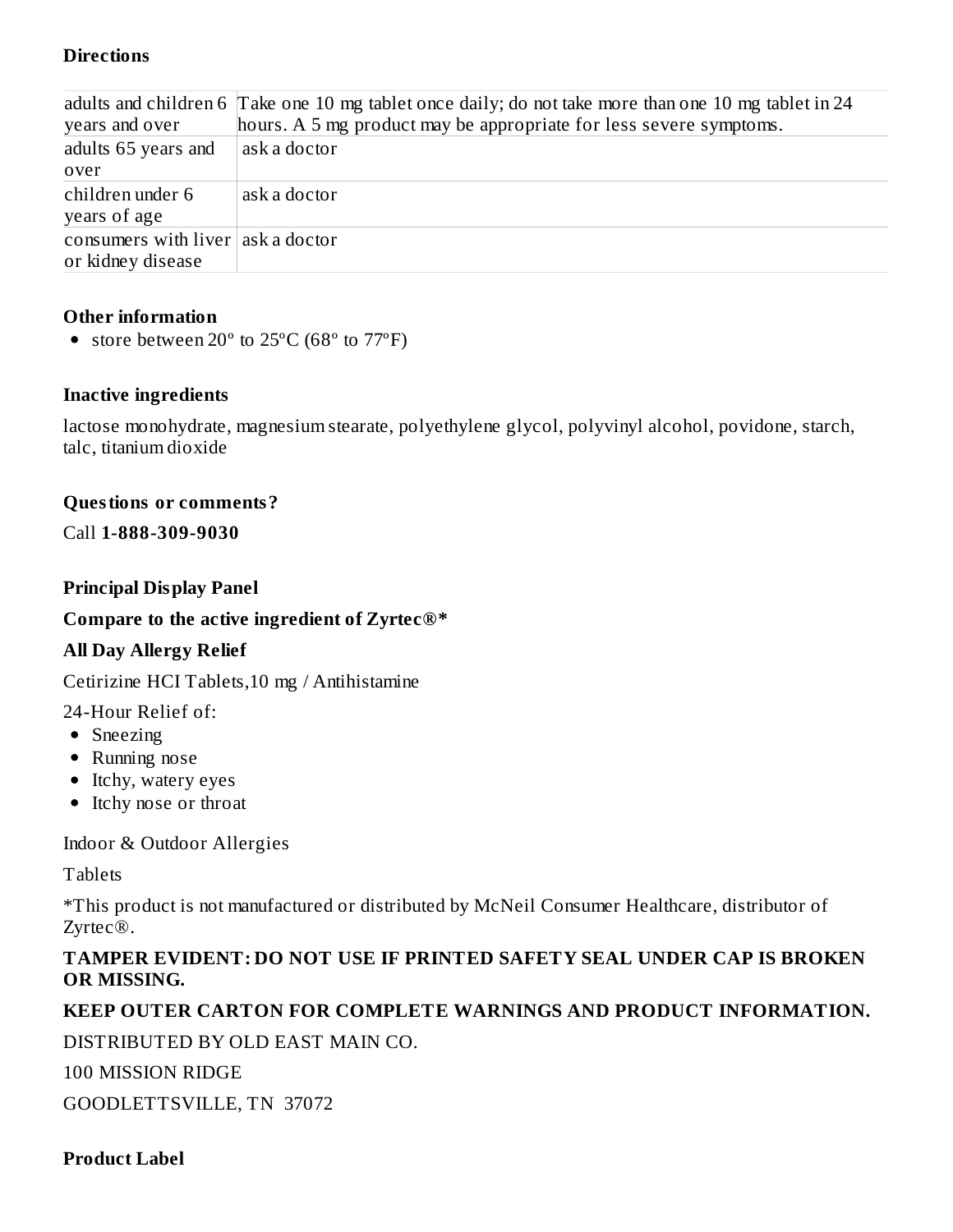

**DOLLAR GENERAL All Day Allerg y Relief**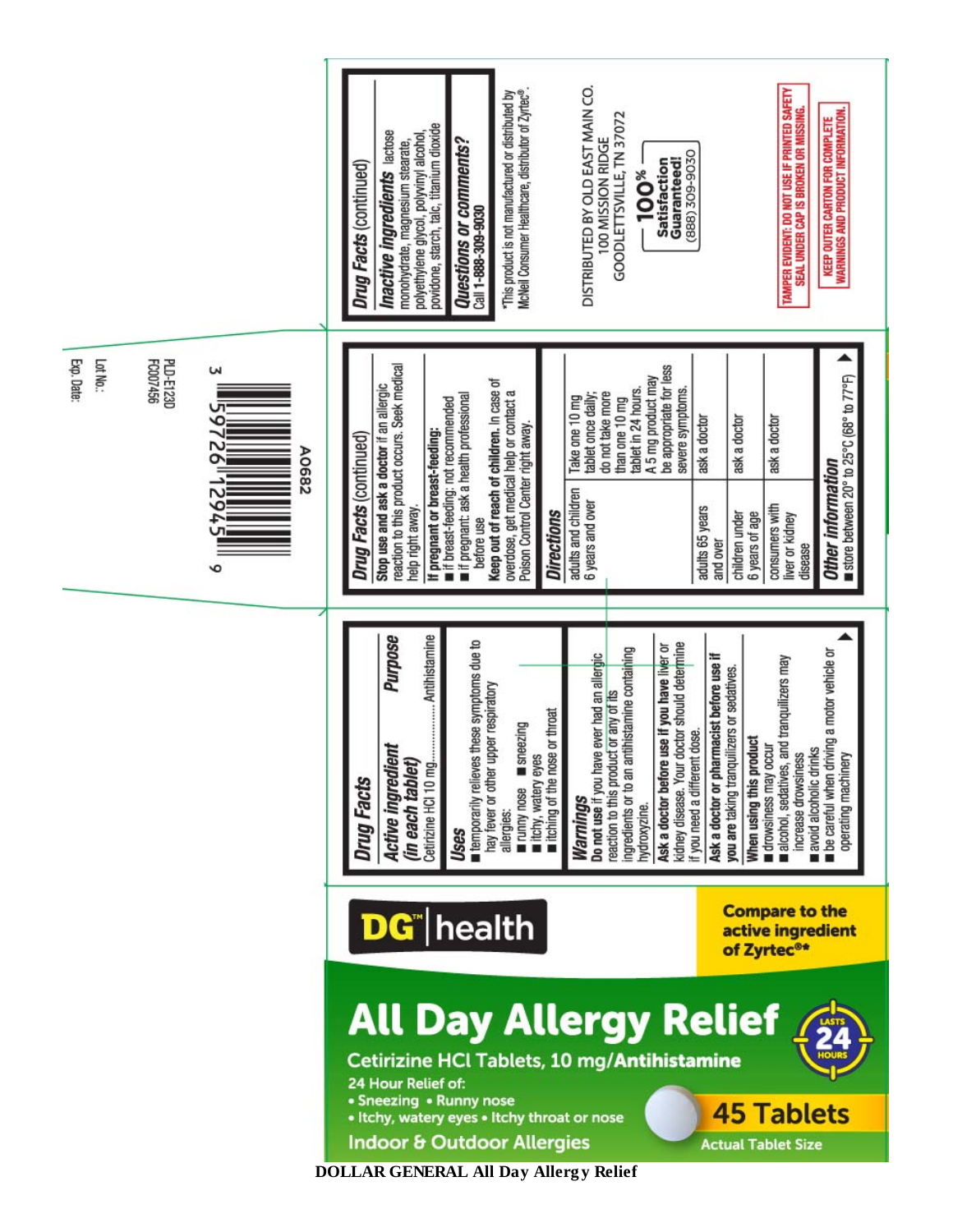| <b>ALLERGY RELIEF ALL DAY</b><br>cetirizine hcl tablet                               |                                                               |                |                             |                    |                                           |                                       |              |                           |                                     |  |  |
|--------------------------------------------------------------------------------------|---------------------------------------------------------------|----------------|-----------------------------|--------------------|-------------------------------------------|---------------------------------------|--------------|---------------------------|-------------------------------------|--|--|
| <b>Product Information</b>                                                           |                                                               |                |                             |                    |                                           |                                       |              |                           |                                     |  |  |
| Product Type                                                                         | HUMAN OTC DRUG                                                |                |                             |                    |                                           | NDC:55910-129                         |              |                           |                                     |  |  |
|                                                                                      |                                                               |                |                             | Item Code (Source) |                                           |                                       |              |                           |                                     |  |  |
| <b>Route of Administration</b>                                                       |                                                               | ORAL           |                             |                    |                                           |                                       |              |                           |                                     |  |  |
|                                                                                      |                                                               |                |                             |                    |                                           |                                       |              |                           |                                     |  |  |
| <b>Active Ingredient/Active Moiety</b>                                               |                                                               |                |                             |                    |                                           |                                       |              |                           |                                     |  |  |
| <b>Ingredient Name</b>                                                               |                                                               |                |                             |                    |                                           | <b>Basis of Strength</b>              |              |                           | Strength                            |  |  |
| CETIRIZINE HYDRO CHLORIDE (UNII: 640047KTOA) (CETIRIZINE -<br>UNII: YO 726 1ME24)    |                                                               |                |                             |                    | <b>CETIRIZINE</b><br><b>HYDROCHLORIDE</b> |                                       |              |                           | $10$ mg                             |  |  |
| <b>Inactive Ingredients</b>                                                          |                                                               |                |                             |                    |                                           |                                       |              |                           |                                     |  |  |
|                                                                                      | <b>Ingredient Name</b>                                        |                |                             |                    |                                           |                                       |              |                           | Strength                            |  |  |
| LACTOSE MONOHYDRATE (UNII: EWQ57Q8I5X)                                               |                                                               |                |                             |                    |                                           |                                       |              |                           |                                     |  |  |
| MAGNESIUM STEARATE (UNII: 70097M6I30)                                                |                                                               |                |                             |                    |                                           |                                       |              |                           |                                     |  |  |
| POLYETHYLENE GLYCOL, UNSPECIFIED (UNII: 3WJQ0SDW1A)<br>PO VIDO NE (UNII: FZ989GH94E) |                                                               |                |                             |                    |                                           |                                       |              |                           |                                     |  |  |
| STARCH, CORN (UNII: O8232NY3SJ)                                                      |                                                               |                |                             |                    |                                           |                                       |              |                           |                                     |  |  |
| TALC (UNII: 7SEV7J4R1U)                                                              |                                                               |                |                             |                    |                                           |                                       |              |                           |                                     |  |  |
| TITANIUM DIO XIDE (UNII: 15FIX9V2JP)                                                 |                                                               |                |                             |                    |                                           |                                       |              |                           |                                     |  |  |
| POLYVINYL ALCOHOL, UNSPECIFIED (UNII: 532B59J990)                                    |                                                               |                |                             |                    |                                           |                                       |              |                           |                                     |  |  |
|                                                                                      |                                                               |                |                             |                    |                                           |                                       |              |                           |                                     |  |  |
|                                                                                      |                                                               |                |                             |                    |                                           |                                       |              |                           |                                     |  |  |
| <b>Product Characteristics</b>                                                       |                                                               |                |                             |                    |                                           |                                       |              |                           |                                     |  |  |
| Color                                                                                |                                                               | WHITE<br>Score |                             |                    | no score                                  |                                       |              |                           |                                     |  |  |
| <b>Shape</b>                                                                         | <b>ROUND</b><br>Size                                          |                |                             |                    |                                           |                                       | $8\,\rm{mm}$ |                           |                                     |  |  |
| Flavor                                                                               |                                                               |                | IP46<br><b>Imprint Code</b> |                    |                                           |                                       |              |                           |                                     |  |  |
| <b>Contains</b>                                                                      |                                                               |                |                             |                    |                                           |                                       |              |                           |                                     |  |  |
|                                                                                      |                                                               |                |                             |                    |                                           |                                       |              |                           |                                     |  |  |
| Packaging                                                                            |                                                               |                |                             |                    |                                           |                                       |              |                           |                                     |  |  |
| <b>Item Code</b><br>#                                                                | <b>Package Description</b>                                    |                |                             |                    |                                           | <b>Marketing Start</b><br><b>Date</b> |              |                           | <b>Marketing End</b><br><b>Date</b> |  |  |
| NDC:55910-129-<br>$\mathbf{1}$<br>45                                                 | $1$ in $1$ $BOX$                                              |                |                             |                    | 05/17/2013                                |                                       |              |                           |                                     |  |  |
| $\mathbf{1}$                                                                         | 45 in 1 BOTTLE, PLASTIC; Type 0: Not a Combination<br>Product |                |                             |                    |                                           |                                       |              |                           |                                     |  |  |
|                                                                                      |                                                               |                |                             |                    |                                           |                                       |              |                           |                                     |  |  |
| <b>Marketing Information</b>                                                         |                                                               |                |                             |                    |                                           |                                       |              |                           |                                     |  |  |
| <b>Marketing Category</b>                                                            | <b>Application Number or Monograph Citation</b>               |                |                             |                    | <b>Marketing Start Date</b>               |                                       |              | <b>Marketing End Date</b> |                                     |  |  |
| <b>ANDA</b>                                                                          | ANDA078780                                                    |                |                             |                    | 05/17/2013                                |                                       |              |                           |                                     |  |  |
|                                                                                      |                                                               |                |                             |                    |                                           |                                       |              |                           |                                     |  |  |